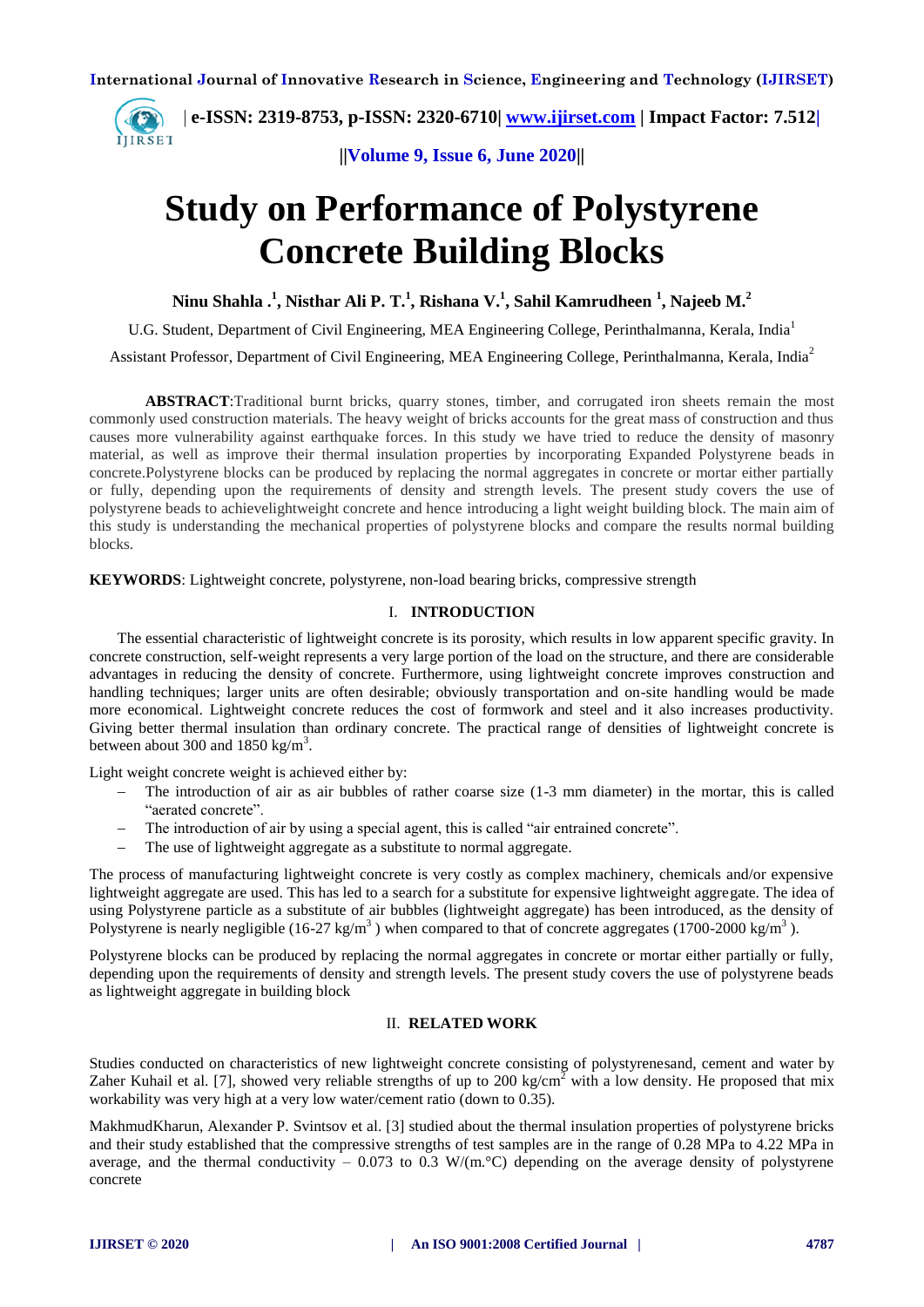

 **| e-ISSN: 2319-8753, p-ISSN: 2320-6710| [www.ijirset.com](http://www.ijirset.com/) | Impact Factor: 7.512|**

## **||Volume 9, Issue 6, June 2020||**

Ankur Taya *et al* [1] stated based on his study on different mix proportions for polystyrene concrete that the circular shape of expanded polystyrene beads contributed to the workability of concrete mix and EPS beads that came in direct contact with heated surface shrunk leading to formation of voids in concrete.

## III. **METHODOLOGY**

Polystyrene concrete cube specimens were casted by incorporating Expanded Polystyrene (EPS) beads by replacing fine aggregates by volume in various mortar mixes. Fine aggregate were replaced by 25%, 50% and 75% with polystyrene beads in mix ratios 1:4, 1:3 and 1:2. Details of specimen casted is given in Table 1

| <b>Mix</b><br><b>Designation</b> | <b>Mix Ratio</b><br>(Cement: FA) | % Replacement<br>of F.A with EPS<br><b>beads</b> |
|----------------------------------|----------------------------------|--------------------------------------------------|
| <b>PS 425</b>                    | 1:4                              | 25%                                              |
| <b>PS 450</b>                    | 1:4                              | 50%                                              |
| <b>PS 475</b>                    | 1:4                              | 75%                                              |
| <b>PS</b> 325                    | 1:3                              | 25%                                              |
| <b>PS 350</b>                    | 1:3                              | 50%                                              |
| <b>PS 375</b>                    | 1:3                              | 75%                                              |
| <b>PS 225</b>                    | 1:2                              | 25%                                              |
| <b>PS 250</b>                    | 1:2                              | 50%                                              |
| <b>PS 275</b>                    | 1:2                              | 75%                                              |

Table 1. Details of Polystyrene concrete cubes casted



Fig 1: Polystyrene cube specimens Fig 2. Polystyrene building blocks



Three cubes each were casted for each mixes. Tests on Compression strength were conducted on the cube specimens after 28 days of curing. Based on the results obtained suitable mix proportion was selected for casting bricks. Tests of block density, water absorption and compression test were done on Polystyrene blocks and compared with results of tests done on locally available concrete hollow bricks.

#### IV.**EXPERIMENTAL RESULTS**

#### **A. Compression Test on Cube specimens**

The compressive strength of cubes were tested at 28 days after proper curing. The compressive strength of cube at 28 days with mix ratios 1:4, 1:3 and 1:2 with 25%, 50% and 75% replacement of fine aggregate with polystyrene beads is shown in table 2.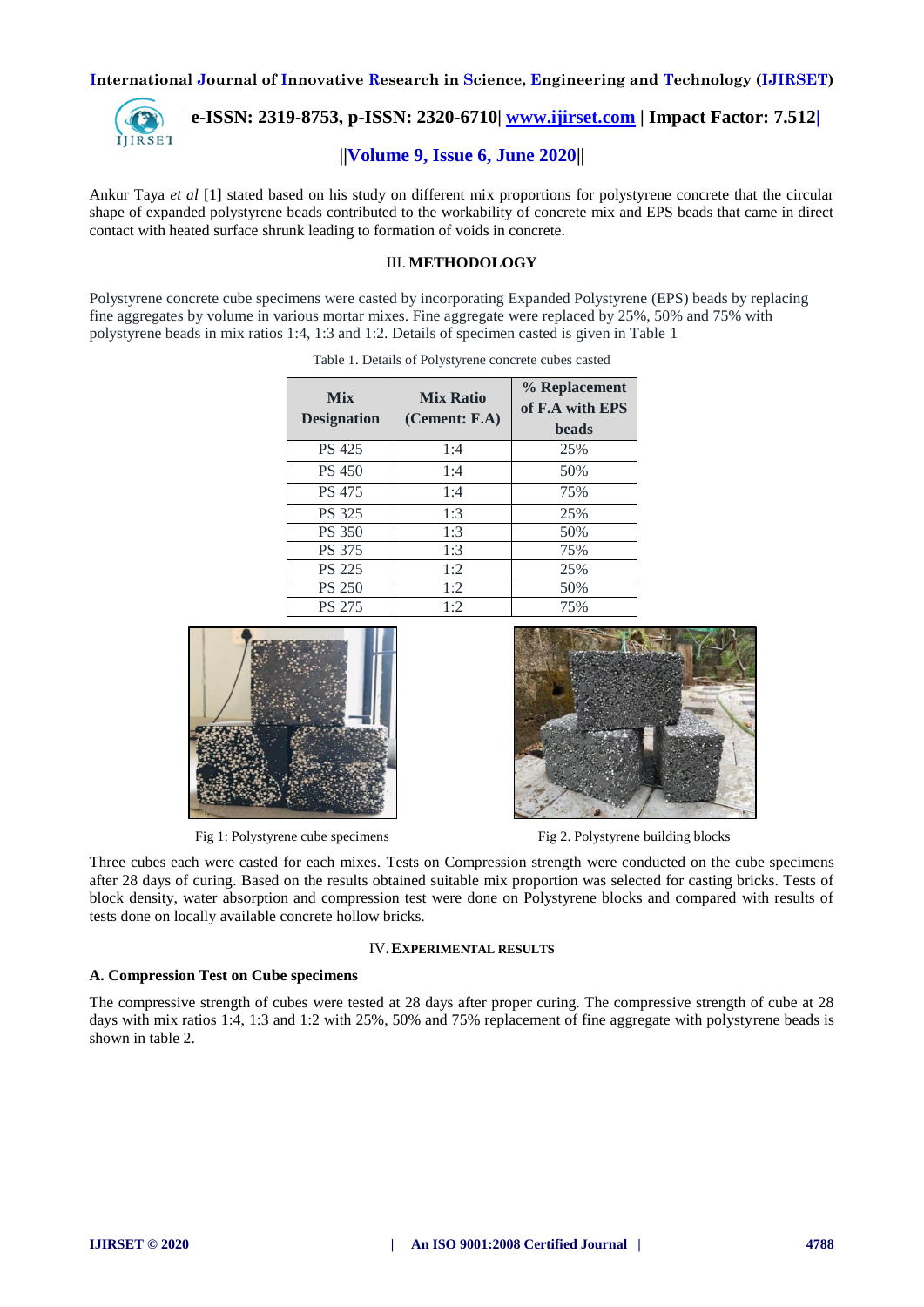

 **| e-ISSN: 2319-8753, p-ISSN: 2320-6710| [www.ijirset.com](http://www.ijirset.com/) | Impact Factor: 7.512|**

**||Volume 9, Issue 6, June 2020||** 



Fig 3. Compression test on polystyrene cubes

Table 2. Test Results of compression test on polystyrene cube specimens

| <b>Mix</b><br><b>Designation</b> | <b>Mean</b><br>Weight<br>(kg) | <b>Mean</b><br><b>Density</b><br>$(kg/m^3)$ | <b>Ultimate</b><br>load (kN) | <b>Compressive</b><br>strength<br>(N/mm <sup>2</sup> ) |
|----------------------------------|-------------------------------|---------------------------------------------|------------------------------|--------------------------------------------------------|
| <b>PS 425</b>                    | 6.183                         | 1832.000                                    | 270.00                       | 12.00                                                  |
| <b>PS 450</b>                    | 4.633                         | 1372.740                                    | 170.00                       | 7.55                                                   |
| <b>PS 475</b>                    | 2.488                         | 737.185                                     | 80.00                        | 3.55                                                   |
| <b>PS 325</b>                    | 6.242                         | 1849.481                                    | 340.00                       | 15.11                                                  |
| <b>PS 350</b>                    | 4.605                         | 1364.444                                    | 193.33                       | 8.59                                                   |
| PS 375                           | 3.412                         | 1010.963                                    | 96.67                        | 4.30                                                   |
| <b>PS 225</b>                    | 6.345                         | 1880.000                                    | 433.33                       | 19.26                                                  |
| <b>PS 250</b>                    | 5.143                         | 1523.950                                    | 236.67                       | 10.51                                                  |
| <b>PS 275</b>                    | 3.622                         | 1073.185                                    | 113.3                        | 5.04                                                   |





The Compressive strength of 1:4 mix with partial replacement of 25%, 50% and 75% with Polystyrene obtained at 28 days is 12 N/mm<sup>2</sup>, 7.55 N/mm<sup>2</sup>, and 3.55 N/mm<sup>2</sup>. Compressive strength of 1:3 mix with partial replacement of 25%, 50% and 75% with Polystyrene obtained at 28 days is 15.11 N/mm<sup>2</sup>, 8.59 N/mm<sup>2</sup>, and 4.33 N/mm<sup>2</sup>. The Compressive strength of 1:2 mix with partial replacement of 25%, 50% and 75% with Polystyrene obtained at 28 days is 19.26  $N/mm^2$ , 10.51 N/mm<sup>2</sup>, and 5.04 N/mm<sup>2</sup>. Maximum compressive strength was obtained for mix PS 225 and minimum was obtained for PS 475. From Fig 4 it is evident that the compressive strength of polystyrene concrete is found to be decreasing when more percentage of fine aggregate is replaced by polystyrene beads. Also when the mix become rich in cement content the compressive strength tends to increase.

The mean density of specimens casted in 1:4 mix with partial replacement of 25%, 50% and 75% with Polystyrene was found to be 1832 kg/m<sup>3</sup>, 1372.74 kg/m<sup>3</sup> and 737.185 kg/m<sup>3</sup>. The mean density of specimens casted in 1:3 mix with partial replacement of 25%, 50% and 75% with Polystyrene was found to be 1849.48 kg/m<sup>3</sup>, 1364.44 kg/m<sup>3</sup> and 1010.96 kg/m<sup>3</sup>. The mean density of specimens casted in 1:2 mix with partial replacement of 25%, 50% and 75% with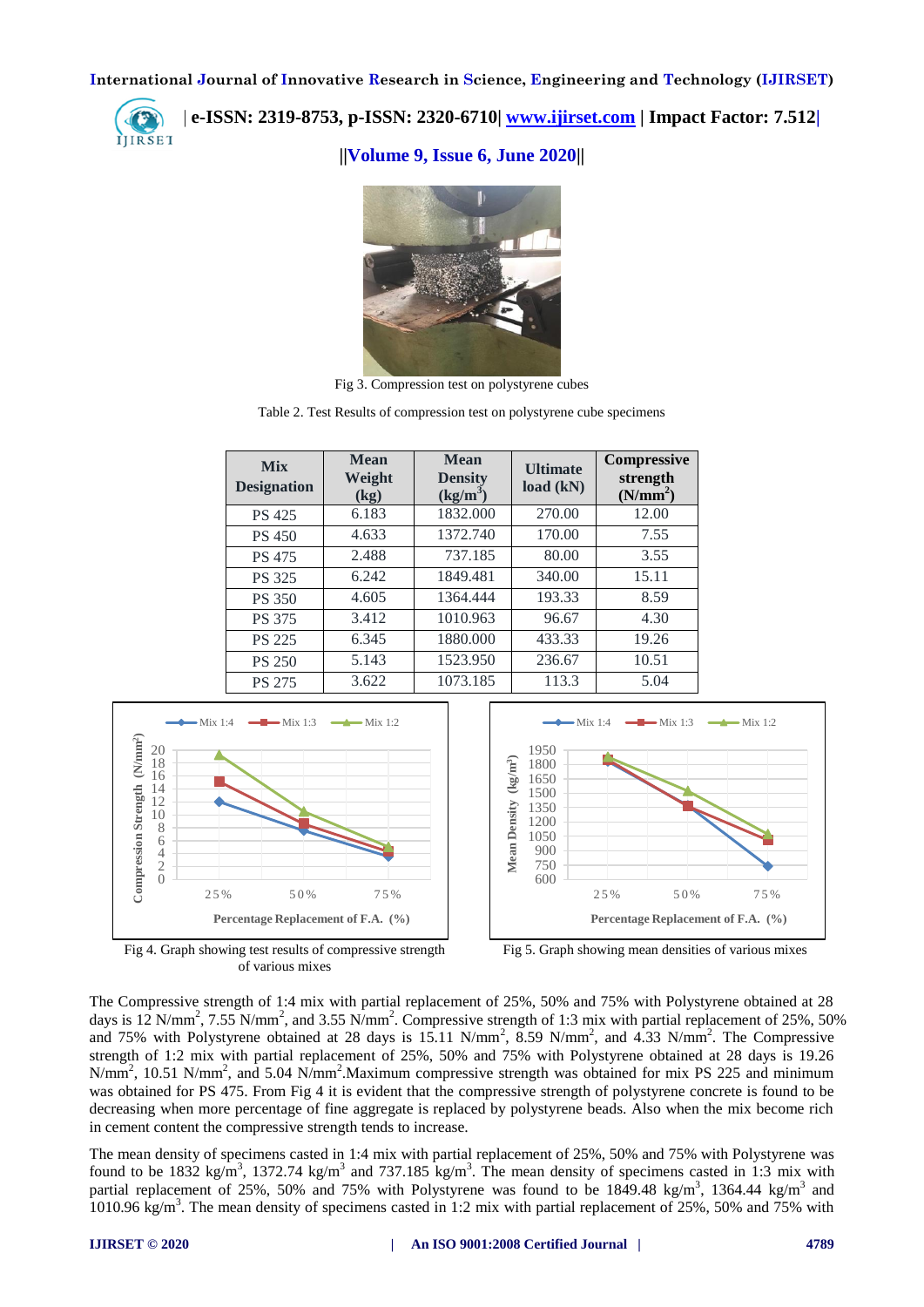

# **| e-ISSN: 2319-8753, p-ISSN: 2320-6710| [www.ijirset.com](http://www.ijirset.com/) | Impact Factor: 7.512|**

## **||Volume 9, Issue 6, June 2020||**

Polystyrene was found to be 1880 kg/m<sup>3</sup>, 1523.95 kg/m<sup>3</sup> and 1073.185 kg/m<sup>3</sup>. From Fig 5, the densities are found to be decreasing with increase in percentage replacement of fine aggregates with polystyrene beads. This is due to the reduced weight of polystyrene beads. The range of density for lightweight concrete is  $300$ -1850 kg/m<sup>3</sup>. The densities of various specimens obtained by replacing fine aggregate by polystyrene is within the range of lightweight concrete except PS 225. There was large decrease in the density in leaner mix ratio due to lesser cement content.

As per IS 2185:2005 (part 1) the minimum average compressive strength is 3.5 N/mm<sup>2</sup> for the brick with density greater than 1500kg/m<sup>3</sup>. If the density is in between 1500 to 1100 kg/m<sup>3</sup> it should have an average compressive strength of 3.5 to 5 N/mm<sup>2</sup>. All the specimens in the study are satisfying the recommendations as per Indian standard code. Based on the experimental results obtained, polystyrene concrete may be used for the manufacturing of bricks.

Even though every mix is satisfying the recommendations as per IS 2185:2005 (part 1) for building blocks, PS 350 (1:3 50% replaced) and PS 450 (1:4 50% replaced) are found to have lesser density with better compressive strength, These mixes have been chosen for the further study the properties of Polystyrene building blocks .Polystyrene blocks were casted with mix PS 350 and PS 450. For a comparative study 4 inch and 6 inch hollow concrete blocks were obtained from local industry.



Fig 6. Locally available concrete hollow bricks. (a) 6 inch block. (b) 4 inch block

## **B. Block Density of the Bricks.**

Polystyrene concrete blocks were casted with mix PS 350 and PS 450. The block densities was checked as per IS 2185 (part 1): 2005. The density obtained for concrete hollow blocks and polystyrene concrete blocks is given in table 4.4

| <b>Specimen</b>          | <b>Mean volume</b><br>(cm <sup>3</sup> ) | <b>Mean weight</b><br>$\left(\frac{kg}{g}\right)$ | <b>Density</b><br>(kg/m <sup>3</sup> ) |
|--------------------------|------------------------------------------|---------------------------------------------------|----------------------------------------|
| 4" Hollow concrete block | 8593.43                                  | 16.208                                            | 1886.091                               |
| 6" Hollow concrete block | 12971.02                                 | 22.267                                            | 1716.673                               |
| PS 350 Block             | 9261.98                                  | 12.396                                            | 1338.447                               |
| PS 450 block             | 10439.84                                 | 15.268                                            | 1462.506                               |

| Table 3. Block densities of hollow concrete and polystyrene blocks |  |  |  |
|--------------------------------------------------------------------|--|--|--|
|                                                                    |  |  |  |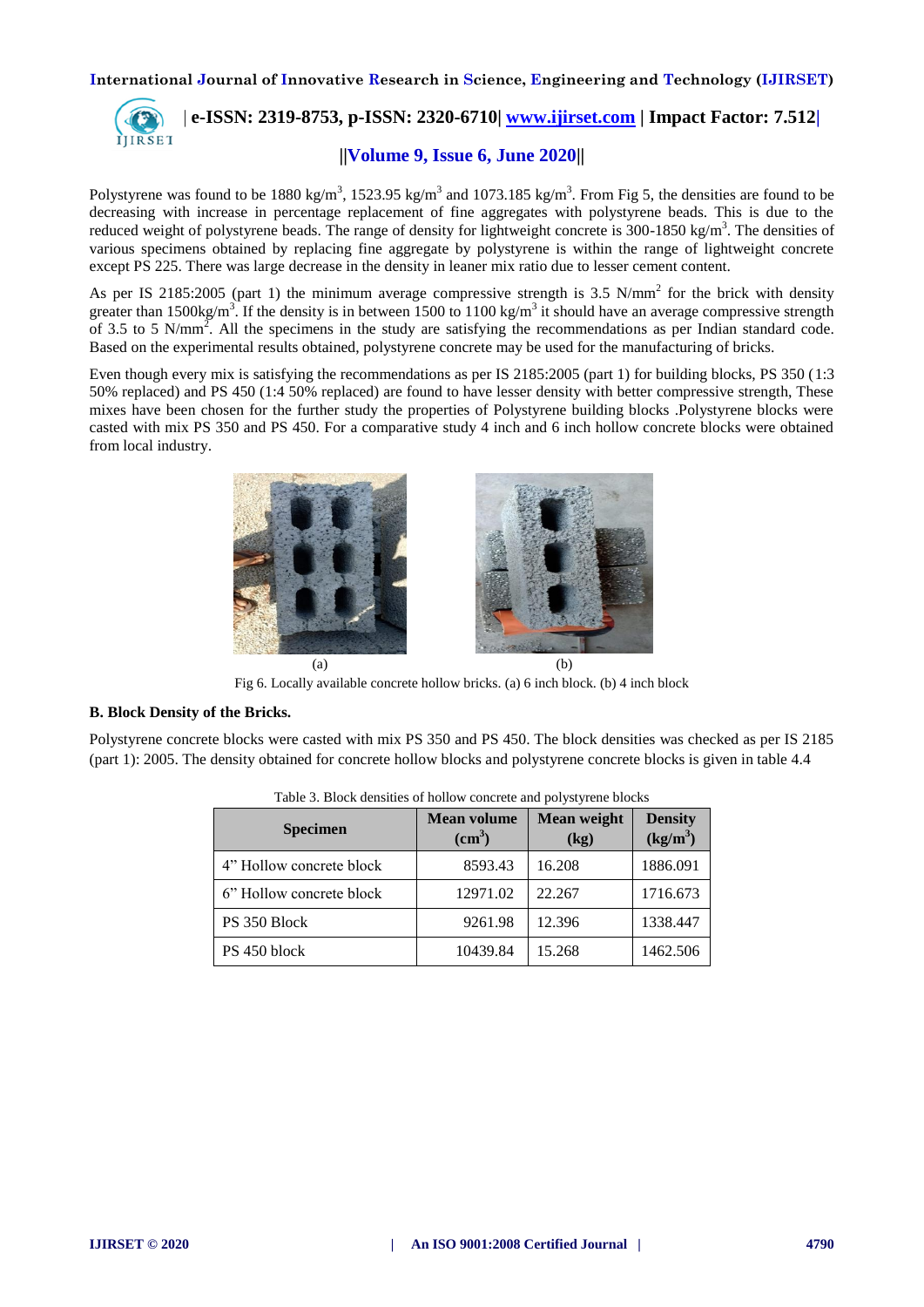

 **| e-ISSN: 2319-8753, p-ISSN: 2320-6710| [www.ijirset.com](http://www.ijirset.com/) | Impact Factor: 7.512|**

**||Volume 9, Issue 6, June 2020||** 



Fig 7. Graph showing mean density of Hollow concrete blocks and Polystyrene blocks

From Fig 7, it can be seen that, density have decreased by incorporating Polystyrene beads. Density of Hollow brick was found to be 1886.091 kg/m<sup>3</sup> and 1716.673 kg/m<sup>3</sup> respectively for 4 inch and 6inch blocks. Meanwhile the density of polystyrene blocks PS 350 and PS 450 are 1338.447 kg/m3and 1462.506 kg/m3 respectively. This shows that, addition of Polystyrene beads has reduced the brick density more than 25%.

For Brick 450 it was found that the brick density was decreased upto 20% from normal brick. Thus it is evident that, EPS has significantly reduced the brick density due to its low density. Similar finding was found by Mulla & Shelake *et al*. [4], where replacement of Polystyrene in the concrete mix had reduced the brick density about 29% to 40% from the conventional brick. Meanwhile, according to research by Ankur Tayal *et al* [1], 30% of EPS has reduced the concrete density up to 37% from normal concrete.

## **C. Water Absorption Test on bricks**

Water absorption was checked as per IS 2185 (part 1): 2005. The percentage of water absorption obtained for concrete hollow blocks and polystyrene concrete blocks is given in table 4.

| <b>Specimen</b>          | Avg. water<br>absorption $(\% )$ |  |
|--------------------------|----------------------------------|--|
| 4" Hollow concrete block | 8.011                            |  |
| 6" Hollow concrete block | 8.239                            |  |
| PS 350 Block             | 6.738                            |  |
| PS 450 block             | 5.913                            |  |

Table 4 Percentage of water absorption for hollow concrete and polystyrene blocks



Fig 8. Graph showing Average Water absorption Percentage of Hollow concrete blocks and Polystyrene blocks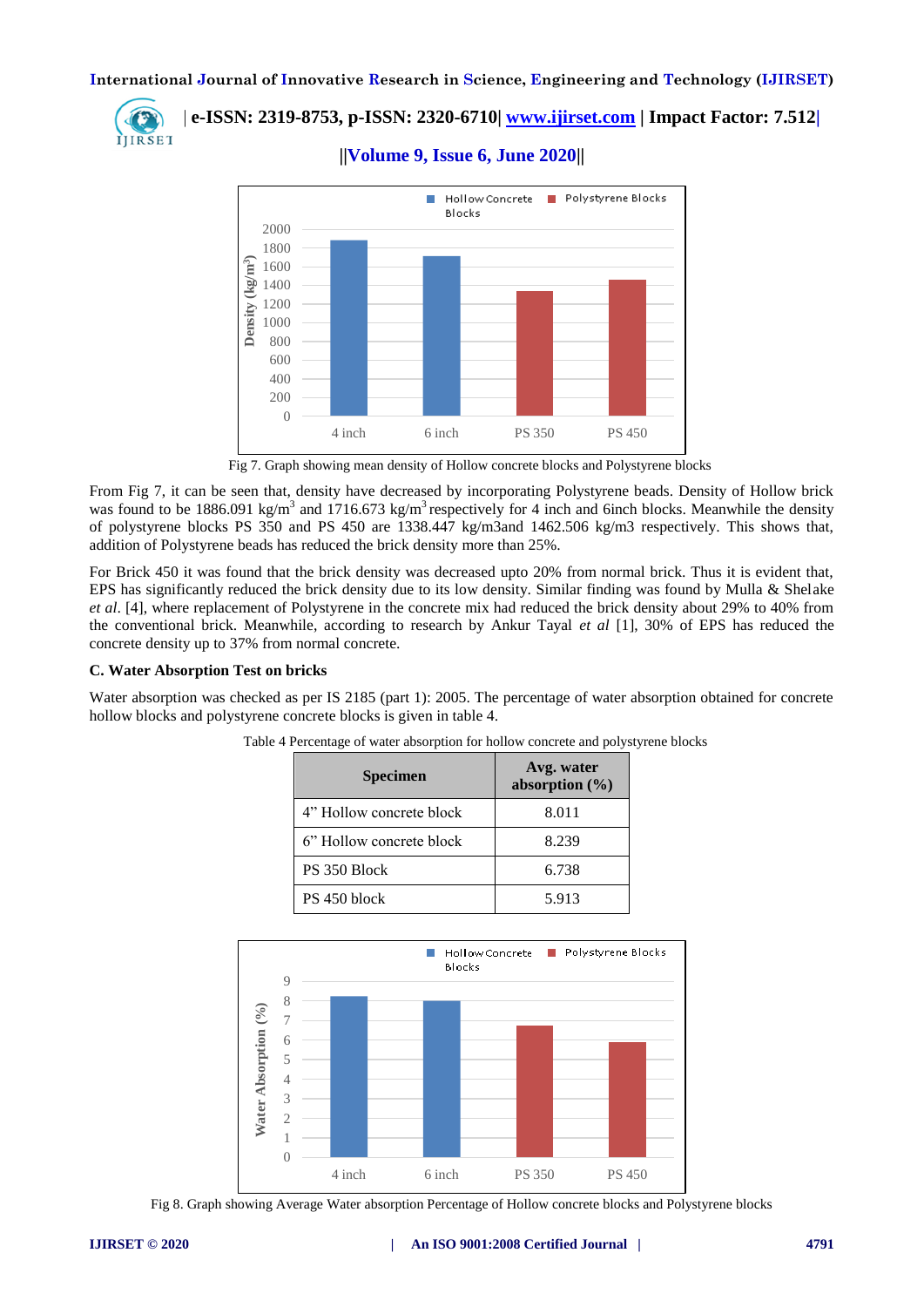

 **| e-ISSN: 2319-8753, p-ISSN: 2320-6710| [www.ijirset.com](http://www.ijirset.com/) | Impact Factor: 7.512|**

## **||Volume 9, Issue 6, June 2020||**

Fig 8 shows the percentage of water absorption for each types of brick. Water absorption of hollow brick is found to be 8.011% and 8.239% for 4 inch and 6 inch hollow bricks respectively. Polystyrene PS 350 shows a water absorbing percentage of 6.378% and PS 450 had lower percentage of 5.913% water absorption. Based on the results, it can be seen that, water absorption have decreased by incorporating Polystyrene beads. The same observation was found by Babu *et al* [6]. In their study on the effect of moisture migration of concrete containing Polystyrene. They had found that, concrete containing Polystyrene show lower water absorption comparing to normal concrete. Thus it can be observed that, the reduction of percentage of water absorption with the increment of Polystyrene was due to nonabsorbent characteristic of Polystyrene.

#### **D. Compressive Strength of Polystyrene Blocks**

Test on compressive strength conforming to IS 2185:2005 (part 1) was done normal hollow concrete blocks and polystyrene blocks. The test results is provided in Table 5.

| <b>Specimen</b>          | <b>Mean compressive</b><br>strength $(N/mm^2)$ |  |
|--------------------------|------------------------------------------------|--|
| PS 450 Block             | 2.025                                          |  |
| PS 350 Block             | 4.438                                          |  |
| 4" Hollow concrete block | 1.807                                          |  |
| 6" Hollow concrete block | 1.973                                          |  |

Table 5. Results of compression test on Polystyrene blocks



Fig 9 Compression Test on Polystyrene block



Fig 10 Graph showing average compressive strength of Hollow concrete blocks and Polystyrene blocks

As per IS 2185:2005 (part 1) the minimum average compressive strength required for building blocks is 3.5 N/mm<sup>2.</sup> But sample collected from the nearest Hollow Brick Industry gave an average compressive strength of  $1.807$  N/mm<sup>2</sup> for